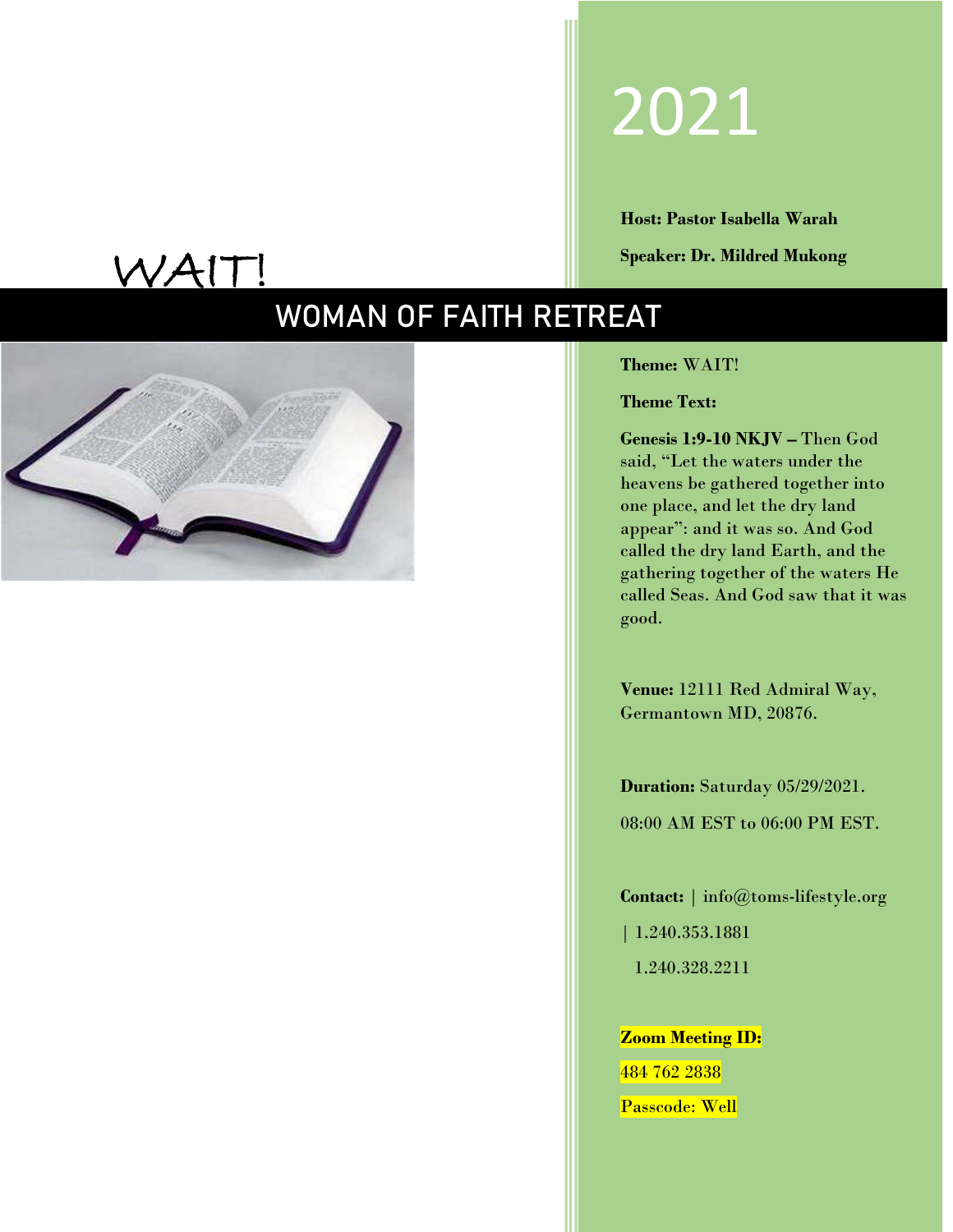

### **How to prepare for the Woman of Faith Retreat**

- Invest time in **prayer** for yourself, for others who will attend, and for those who will be ministering.
- Invest time in **fasting** for yourself, for others who will attend, and for those who will be ministering.
- Premeditate and plan on being a **blessing** as the Lord leads you and as you have purposed in your heart. Be a partaker of the graces as you become a blessing.

Deuteronomy 16:16-17

- 2 Corinthians 9:7-8
- 1 Corinthians 16:2

## **What to do/expect during the Woman of Faith Retreat**

- Participate. Participate. Participate.
- Ask questions for the purpose of clarity.
- Make new kingdom friends.
- Coordinated open floor discussions.
- Listening to the Word of God being taught.
- Spiritual enlightenment.
- Prayer. Praise. Worship.

## **What to do after attending the Woman of Faith Retreat**

- Revisit every message received during the sessions.
- Fast and pray over every word received so that it becomes your reality.
- Beyond what you heard and received, become a doer of the Word of God. **James 1:22 (NIV)** - Do not merely listen to the word, and so deceive yourselves. Do what it says.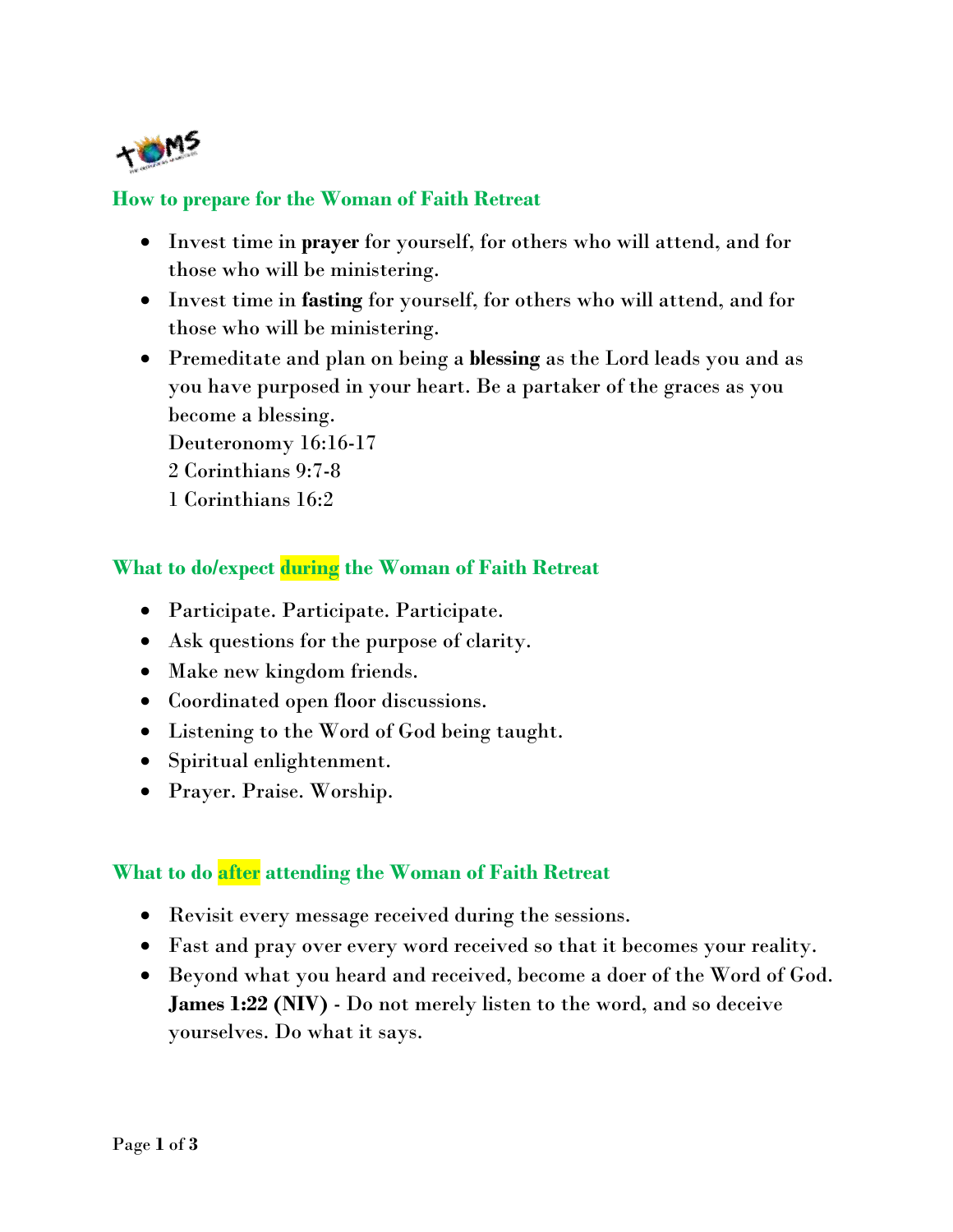

- Be consistent in your walk with God.
- Become a Word Practitioner Practice the Word of God. Make it a lifestyle. Also, share the word of God with others. **James 3:13 (NLT)** - If you are wise and understand God's ways, prove it by living an honorable life, doing good works with the humility that comes from wisdom.

#### **NB:**

- **Come fasting from 6am to 6pm, on the day of the retreat.**
- Please bring writing materials (**book and pen; tablet).**
- Please come along with your **Bibles**.

#### **First Session**

- 08:00 am 08:30 am: Arrival and Registration.
- 08:30 am 09:00 am: Opening Prayer, Acquainting/Fellowship. **(Ps. Hannah)**
- 09:00 am 10:00 am: Exhortation **(Dr. Mukong)**
- 10:00 am 11:00 am: Praise and Worship **(Ps. Isabelle)**

#### **Second Session**

- 11:30 am 12:30 pm: Teachings on the Body of Jesus Christ. **(Dr. Mukong)**
- 12:30 pm 12:45 pm: Break
- 12:45 pm 02:00 pm: Teachings on the Blood of Jesus Christ **(Dr. Mukong)**
- 02:00 pm 02:15 pm: Break
- 02:15pm 02:45 pm: Celebrating the Body and Blood of Jesus Christ.